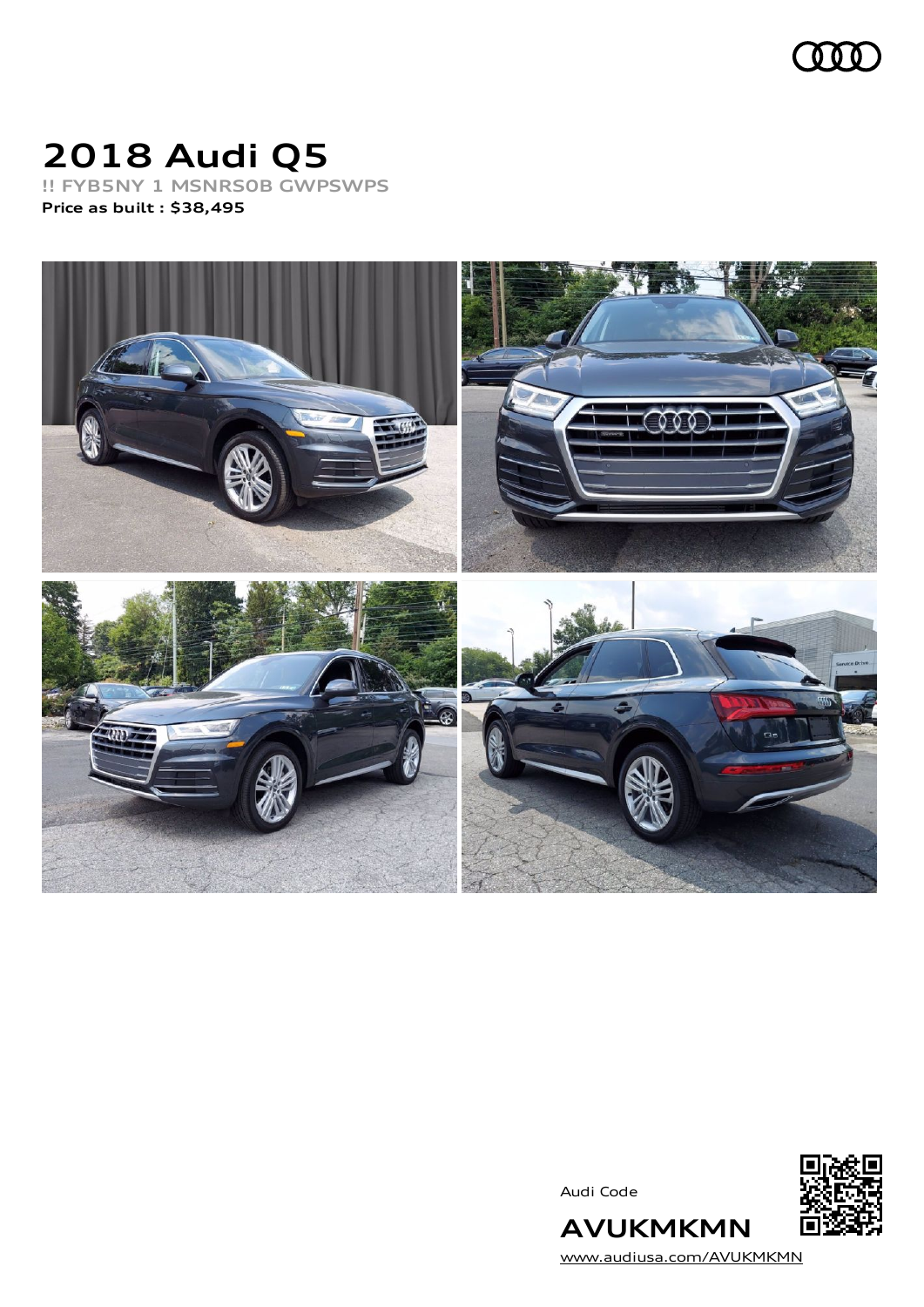**Audi 2018 Audi Q5** !! FYB5NY 1 MSNRS0B GWPSWPS

**Price as buil[t](#page-7-0)** \$38,495

#### **Exterior colour**

Manhattan Gray metallic

#### **Interior colour**

#### **Technical Specifications**

| Engine type                  | Inline Four cylinder                         |
|------------------------------|----------------------------------------------|
| stroke                       | Displacement/Bore and 1984/82.5 x 92.8 cc/mm |
| Torque                       | 273 @ 1,600-4,500 lb-ft@rpm                  |
| Top track speed              | $130$ mph                                    |
| Acceleration (0 - 60<br>mph) | 5.9 seconds seconds                          |
| Recommended fuel             | Premium                                      |



#### **Further Information**

| Warranty        | No           |
|-----------------|--------------|
| Mileage         | 16,638 miles |
| Type of vehicle | Used car     |
|                 |              |

**Audi Code** AVUKMKMN

**Your configuration on www.audiusa.com** [www.audiusa.com/AVUKMKMN](https://www.audiusa.com/AVUKMKMN)

**Commission number** d40f538c0a0e09af307f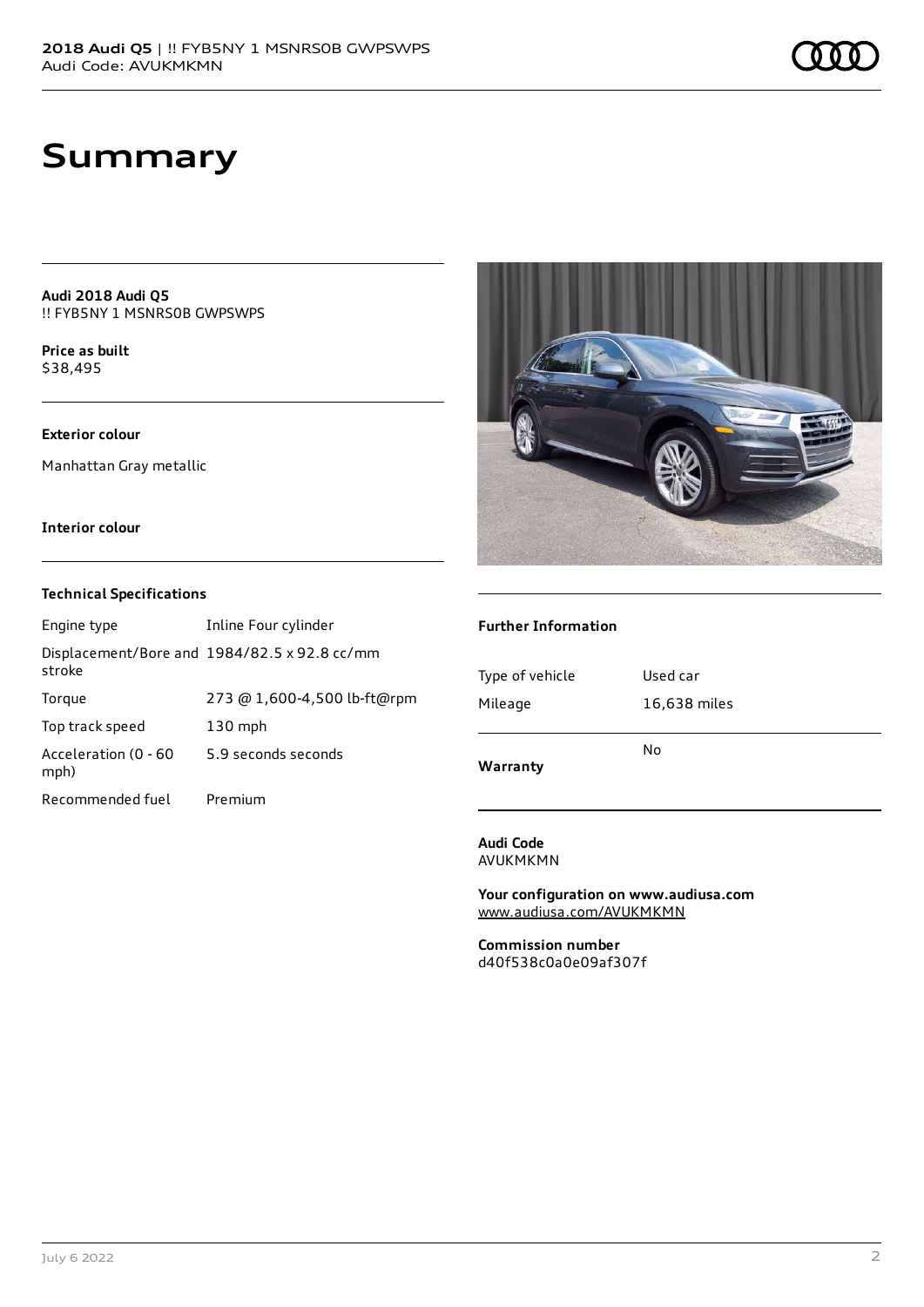

# **Standard features**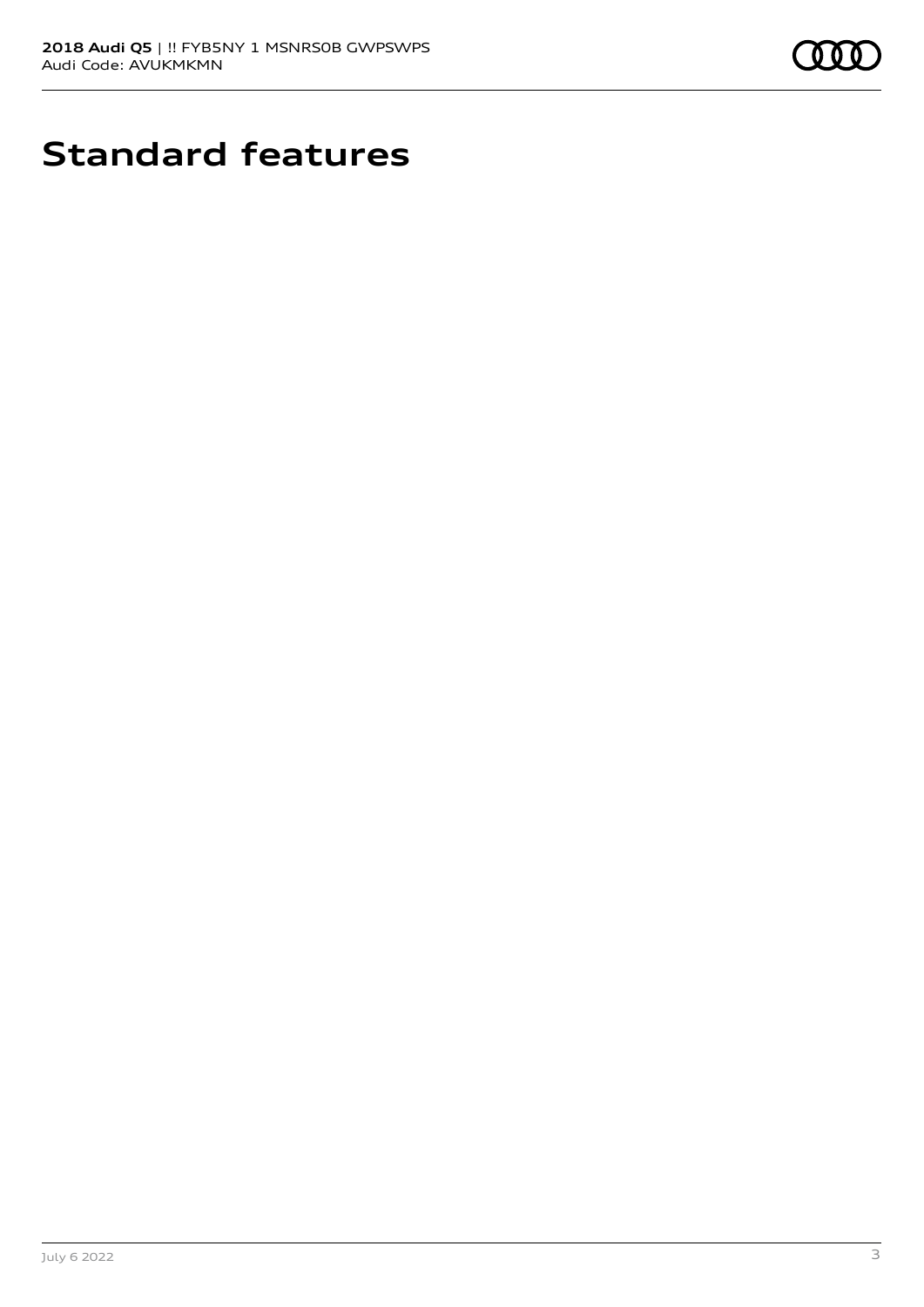# **Dealer remarks**

CLEAN CARFAX/NO ACCIDENTS REPORTED, ONE OWNER, SOLD & SERVICED HERE, NAVIGATION/GPS, SUNROOF/MOONROOF, BLUETOOTH/HANDS FREE CALLING, HEATED FRONT SEATS, HEATED REAR SEATS, HEATED STEERING WHEEL, BACK-UP CAMERA, SIDE ASSIST/BLIND SPOT MONITORING, SIRIUS SATELLITE RADIO, PREMIUM PLUS PACKAGE, BANG & OLUFSEN SOUND, 2 SETS OF KEYS, ALL WHEEL DRIVE, LEATHER, Q5 2.0T Premium Plus quattro, 4D Sport Utility, 2.0L TFSI, 7-Speed Automatic S tronic, quattro, Manhattan Gray Metallic, Black w/Leather Seating Surfaces, 3-Step Heated Front Seats, 3-Step Heated Rear Seats, ABS brakes, Alloy wheels, Audi Advanced Key, Audi Connect CARE, Audi Connect PRIME & PLUS, Audi Side Assist w/Pre Sense Rear, Audi Virtual Cockpit, Cold Weather Package, Compass, Driver Seat Memory, Electronic Stability Control, Front dual zone A/C, Full LED Headlights, Heated 3-Spoke Multifunction Steering Wheel, Heated Auto-Dimming & Power-Adjustable Mirrors, Heated door mirrors, High Gloss Window Surrounds, Illuminated entry, Low tire pressure warning, Navigation Package, Panoramic Sunroof w/Tilt/Slide & Power Sunshade, Parking System Plus (Front/Rear Acoustic Sensors), Power Liftgate, Premium Plus Package, Radio: MMI Navigation Plus System, Rear Cross Traffic Assist, Remote keyless entry, SiriusXM All Access Service, Stainless Steel Door Sills, Traction control, Vehicle Exit Assist. 2018 Audi Q5 2.0T Premium Plus quattro quattro 7-Speed Automatic S tronic 2.0L TFSI Manhattan Gray Metallic

Recent Arrival! Odometer is 14647 miles below market average!

A LITTLE ABOUT US: Unlike most dealers we keep all of our trade in vehicles from our New Audi sales, and then offer them to the public at or near dealer wholesale auction prices. We run all of our trade in cars through the shop and perform a Basic Safety Check Only. Give us a call we are happy to do a fresh walk around and answer any questions you may have about the car as you are on the phone! Our goal is to offer these cars at prices which are usually the least expensive or nearly the least expensive on the internet with very little mark-up, at or near wholesale prices. We are experts in shipping and financing, give us a call to schedule your test drive today! 610- 649-3200.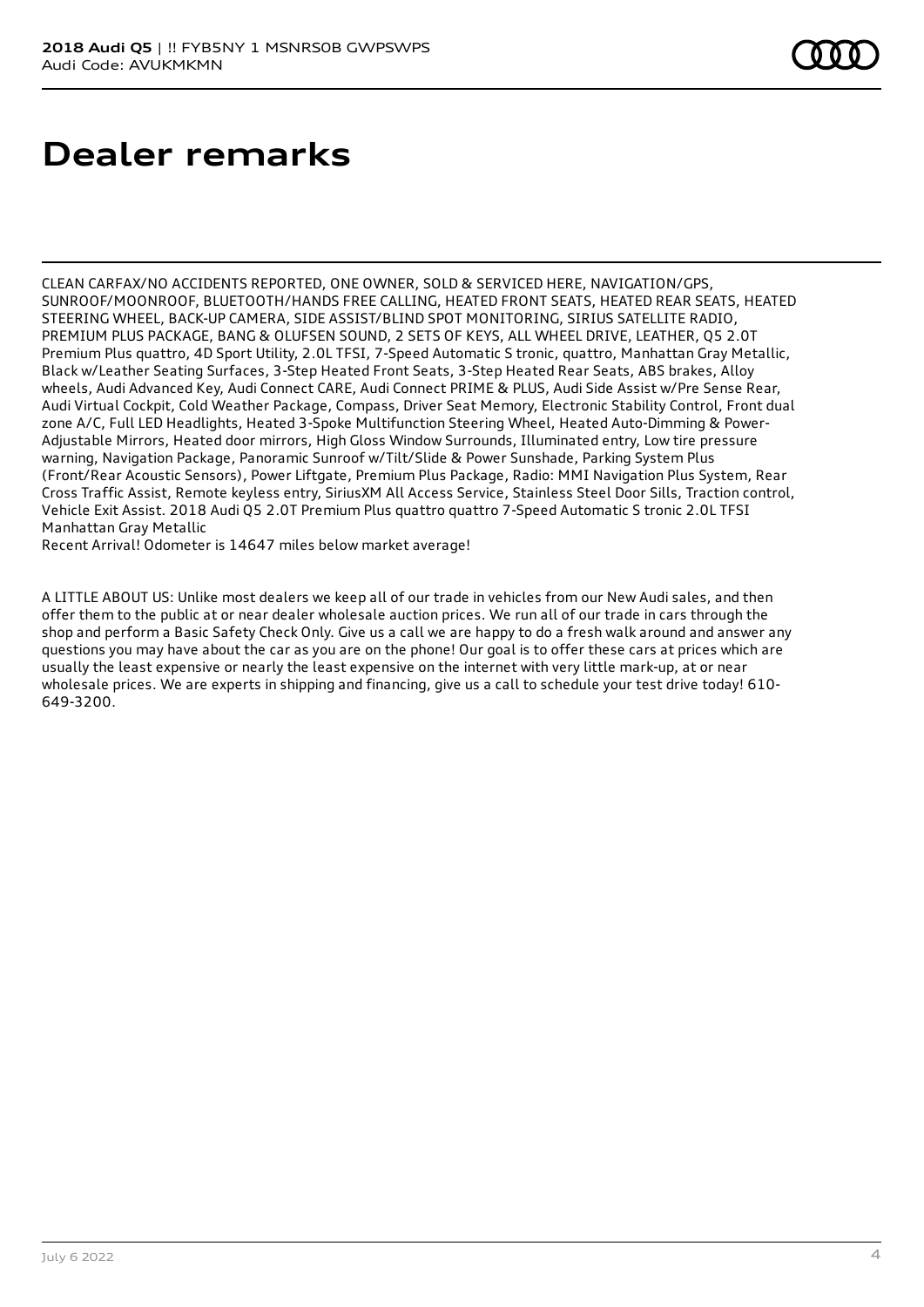## **Technical Specifications**

### **Engineering | Performance**

| Engine type                                 | Inline Four cylinder                         |
|---------------------------------------------|----------------------------------------------|
| Acceleration (0 - 60<br>mph)                | 5.9 seconds seconds                          |
| Engine block                                | Cast Iron                                    |
| Induction/fuel injection Turbocharged/TFSI® |                                              |
| Cylinder head                               | Aluminum-alloy                               |
| Max. output ps/hp                           | 252 @ 5,000-6000 @ rpm                       |
| Towing capacity                             | 4,400 lb                                     |
| stroke                                      | Displacement/Bore and 1984/82.5 x 92.8 cc/mm |
| Top track speed                             | $130$ mph                                    |
| Torque                                      | 273 @ 1,600-4,500 lb-ft@rpm                  |
| Valvetrain                                  | 16 valve DOHC                                |

#### **Transmission | Drivetrain**

| Gear ratios: 6th         | 0.508:1                                                                                                            |
|--------------------------|--------------------------------------------------------------------------------------------------------------------|
| Gear ratios: 7th         | 0.386:1                                                                                                            |
| Gear ratios: Reverse     | 2.75:1                                                                                                             |
| Drivetrain type          | Automatic with quattro <sup>®</sup> all-wheel-<br>drive                                                            |
| Gear ratios: Final Drive | 5.302:1                                                                                                            |
| Gear ratios: 4th         | 1.057:1                                                                                                            |
| Transmission             | Seven-speed S tronic <sup>®</sup> dual-clutch<br>automatic transmission and quattro<br>with ultra® all-wheel-drive |
| Gear ratios: 5th         | 0.738:1                                                                                                            |
| Gear ratios: 2nd         | 2.190:1                                                                                                            |
|                          |                                                                                                                    |
| Gear ratios: 3rd         | 1.517:1                                                                                                            |

#### **Electrical system**

Alternator 14 Volts - 110-150A Battery 12 Volts - 75Ah

#### **Steering**

| Steering type                             | Electromechanical power steering |
|-------------------------------------------|----------------------------------|
| Turning diameter, curb-38.4 ft<br>to-curb |                                  |
| Steering ratio                            | 15.8:1                           |

#### **Suspension**

| Front axle | Five-link front suspension  |
|------------|-----------------------------|
| Rear axle  | Five-link rear suspension   |
| Optional   | Adaptive damping suspension |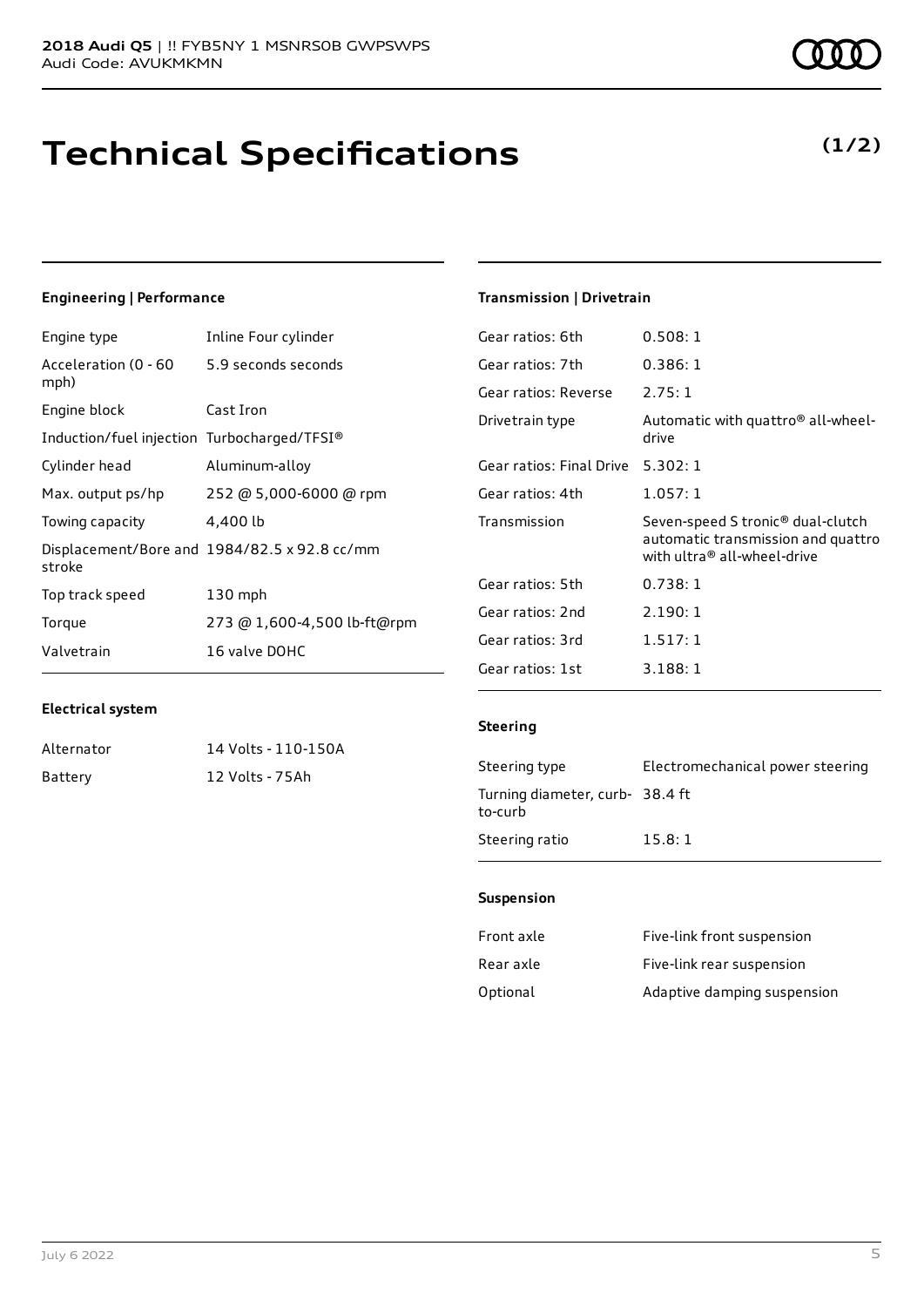## **Technical Specifications**

### **(2/2)**

#### **Brakes**

| <b>Front brakes</b> | 13.3 (ventilated disc) in |
|---------------------|---------------------------|
| Rear brakes         | Not known in              |
| Parking brake       | Electromechanical         |

#### **Warranty | Maintenance**

| Warranty    | 4-year/50,000-mile new vehicle<br>limited warranty                                        |
|-------------|-------------------------------------------------------------------------------------------|
| Maintenance | 12-month/10,000-mile (whichever<br>occurs first) NO CHARGE first<br>scheduled maintenance |

#### **Exterior Measurements**

| Height                           | 65.3 in  |
|----------------------------------|----------|
| Overall width without<br>mirrors | 74.5 in  |
| Length                           | 183.6 in |
| Wheelbase                        | 111.0 in |
| Drag coefficient                 | 0.30 Cw  |
| Overall width with<br>mirrors    | 84 3 in  |
| Track rear                       | 63.3 in  |
| Track front                      | 63.6 in  |
| Curb weight                      | 4,045 lb |
| Ground clearance,<br>loaded      | 8.2 in   |

#### **Interior measurements**

| Seating capacity                          | 5                       |
|-------------------------------------------|-------------------------|
| Shoulder room, rear                       | 56.5 in                 |
| Head room with front<br>sunroof           | 40.2 in                 |
| Leg room, rear                            | 37.8 in                 |
| Shoulder room, front                      | 57.7 in                 |
| Head room with rear<br>sunroof            | 37.7 in                 |
| Head room, rear                           | 39.3 in                 |
| Leg room, front                           | 41.0 in                 |
| Head room, front                          | 41.7 in                 |
| Cargo volume, rear<br>seatbacks up/folded | 26.8, 60.4 cu ft, cu ft |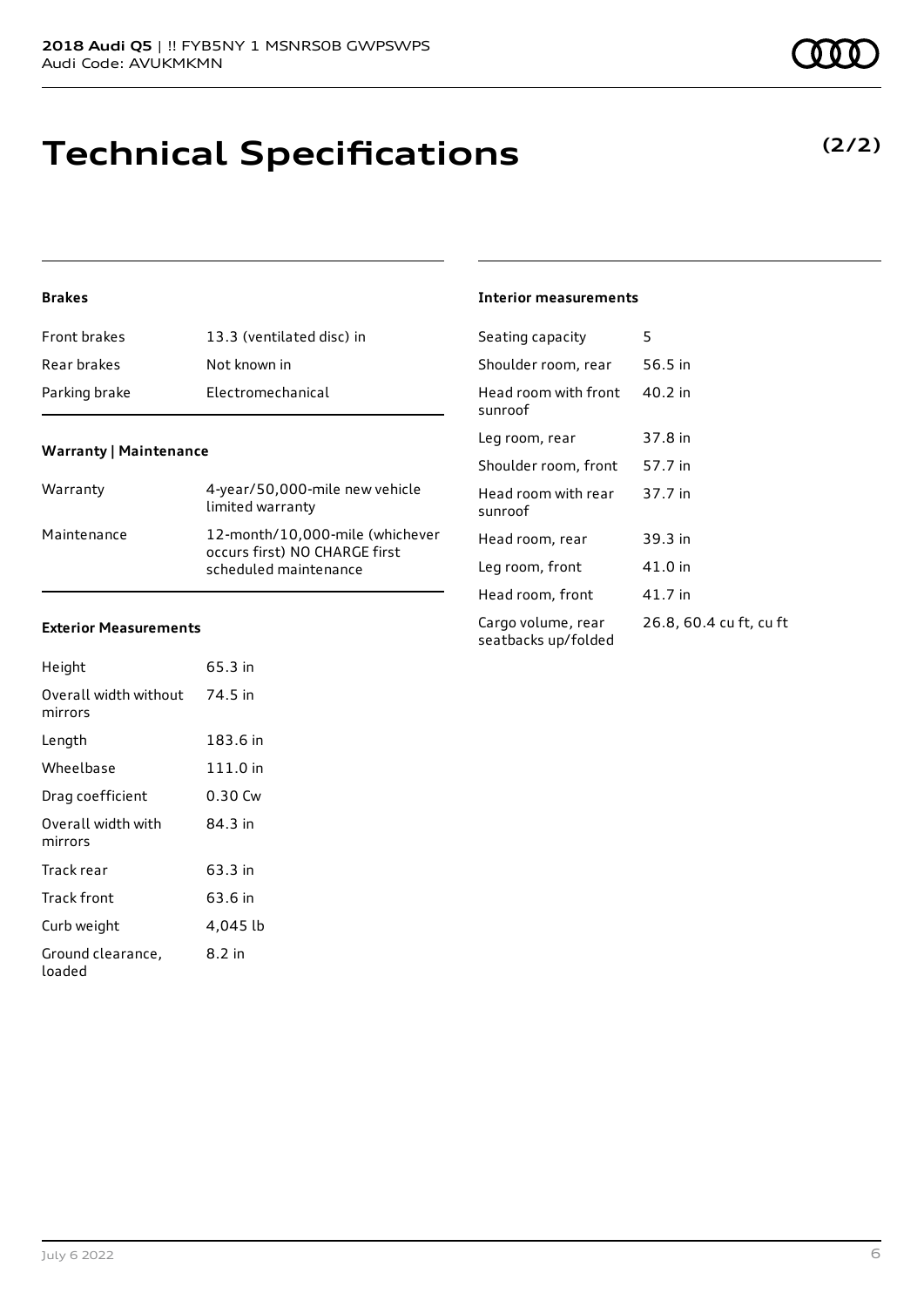

## **Contact**

Dealer **Audi Wynnewood**

311 E Lancaster Ave 19096 Wynnewood PA

Phone: 6106493200 FAX: 6106490290

www: [https://www.audiwynnewood.com](https://www.audiwynnewood.com/)